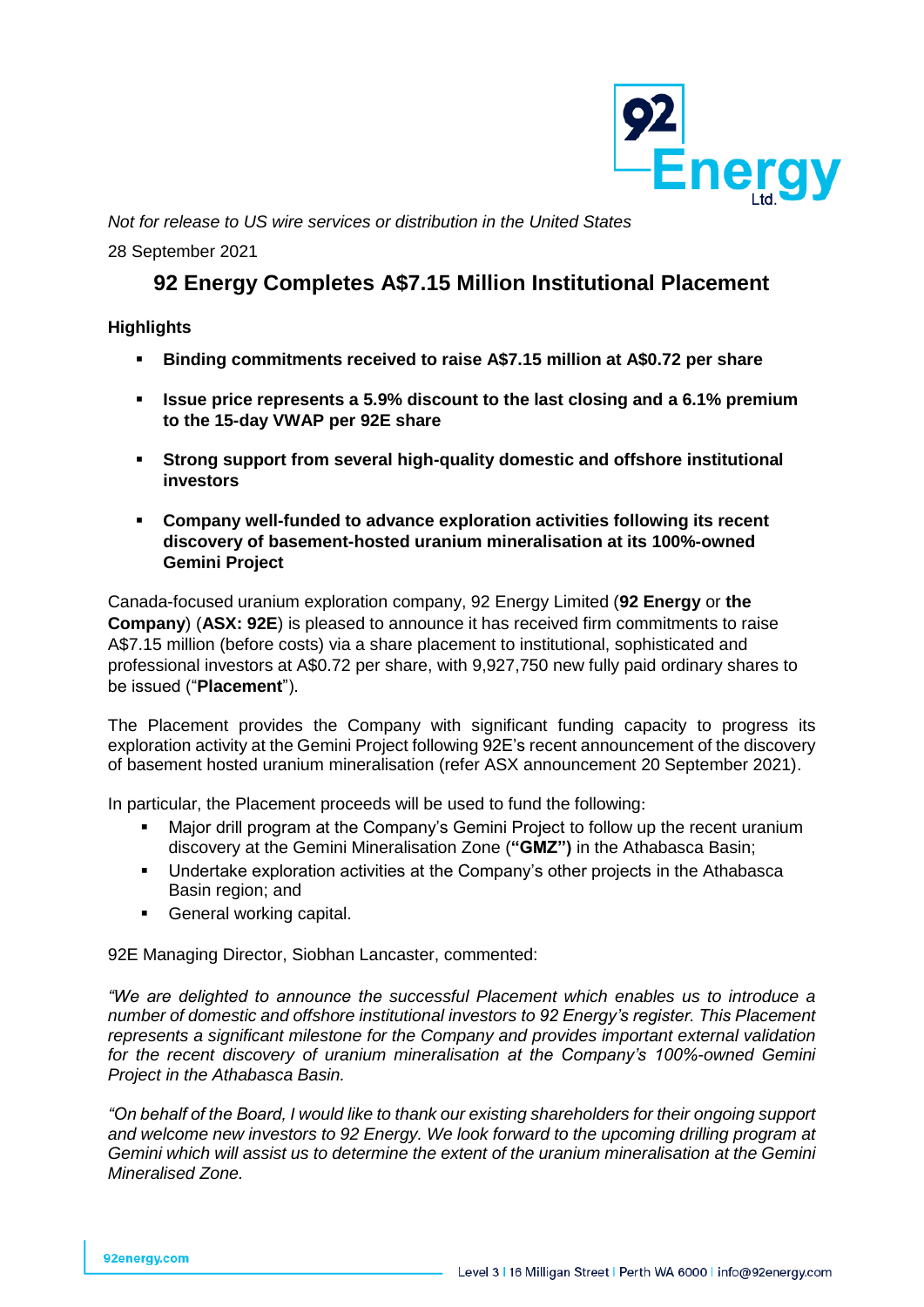

Canaccord Genuity acted as Lead Manager and Bookrunner to the Placement.

### **Placement Details**

92 Energy has received strong support for the Placement from several high-quality, institutional, sophisticated and professional investors. The Placement will comprise the issue of 9,927,750 new fully paid ordinary shares ("**New Shares**") at an issue price of A\$0.72 per share, which represents:

- A 5.9% discount to the last close price of A\$0.765 as at 23 September 2021; and
- A 6.1% premium to the 15-day Volume Weighted Average Price (VWAP) of A\$0.679 as at 23 September 2021.

The New Shares will be issued within the Company's existing placement capacity under ASX Listing Rule 7.1. Settlement of the Placement is expected to occur on Tuesday, 5 October 2021, and the New Shares will rank equally with the Company's existing shares on issue.

All dollar amounts are in Australian dollars unless otherwise indicated.

This announcement is authorised for release by the Board of 92 Energy Limited.

## **ENDS**

For further information contact:

Siobhan Lancaster **Managing Director** + 61 8 9322 7600 siobhan@92Energy.com **ABOUT 92E**

John Gardner **Citadel-MAGNUS**  +61 413 355 997

92 Energy is an Australian, ASX listed, uranium exploration company exploring for high-grade unconformity style uranium in the Athabasca Basin, Saskatchewan, Canada.

The Company owns a 100% interest in its 30 mineral claims in the Athabasca Basin, Canada. These 30 claims make up the Company's five projects; Gemini, Tower, Clover, Powerline Creek and Cypress River.

#### **Forward Looking Statements**

Some statements in this announcement regarding estimates or future events are forwardlooking statements. Forward-looking statements include, but are not limited to, statements preceded by words such as "planned", "expected", "projected", "estimated", "may", "scheduled", "intends", "anticipates", "believes", "potential", "could", "nominal", "conceptual" and similar expressions. Forward-looking statements, opinions and estimates included in this announcement are based on assumptions and contingencies which are subject to change without notice, as are statements about market and industry trends, which are based on interpretations of current market conditions. Statements regarding plans with respect to the Company's mineral properties may also contain forward looking statements.